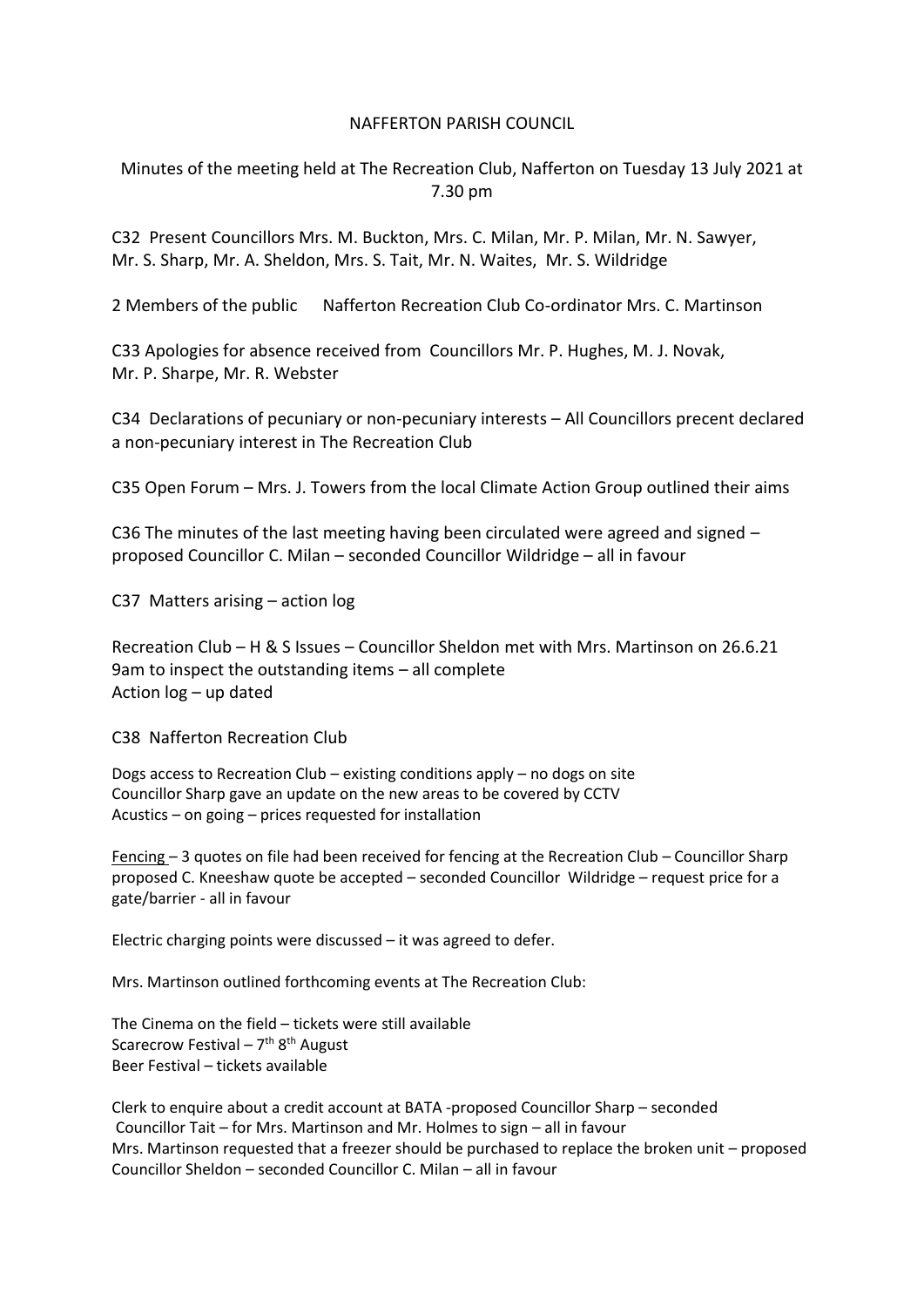#### The Clubhouse

The Electrician had carried out a safety check on the Emergency lights and had approved them as adequate.

Awaiting prices from a joiner for the refurbishment of doors

Nafferton in Bloom had offered the loan of a picture, The Sheep Wash painted by Mr. Hector Fraser to the Recreation Club – after discussion it was agreed that if NIB wished to loan the picture it was at their own risk and should be insured by them – the Parish Council would accept no responsibility for the picture – Mrs. Martinson and The Clerk to contact NIB

Accounts

Direct debits from 1.4.21

9.4.21 – Eon - £339.62 12.4.21 – Npower - £438.95 22.4.21 – Npower - £497.60 29.4.21 – Business Stream - £220.73 14.5.21 – Eon - £436.34 21.5.21 – Npower - £490.57 9.6.21 – Eon - £251.13 21.6.21 – Npower - £500.11 22.7.21 – Business Stream - £58.38 ERYC Business rates - £238.49 d/d Pd 15.7.21 – (13.50) – Allsigns - £37.20 Pd 15.7.21 – (13.52) – Cherrys - £485.85

Pd 15.7.21 – (13.55) – R. Bentley - £226.50 Pd 26.7.21 – (15.08) – Staysmart - £138.00 – Above & Beyond – (Invoice number 1386) Plumber - £2500.00 – Will Taylor – (Invoice numbers 3 & 4) - £3808.65 – R. Holmes – June a/c - £350.28 – Cancelled – BBQ, Land Registry - £555.39 – Eling – fuel - £89.86

C39 The Mere

It was agreed to remove the barrier from the horse wash

C40 Flooding/Drainage Report – all in order

C41 Planning

21/01614/STVAR – Variation of condition (occupancy limit) and Condition 5 (approved plans) of planning reference 18/00742/STRM for erection of 293 dwellings with associated access (including roundabout to Bridlington Road) parking and landscaping following outline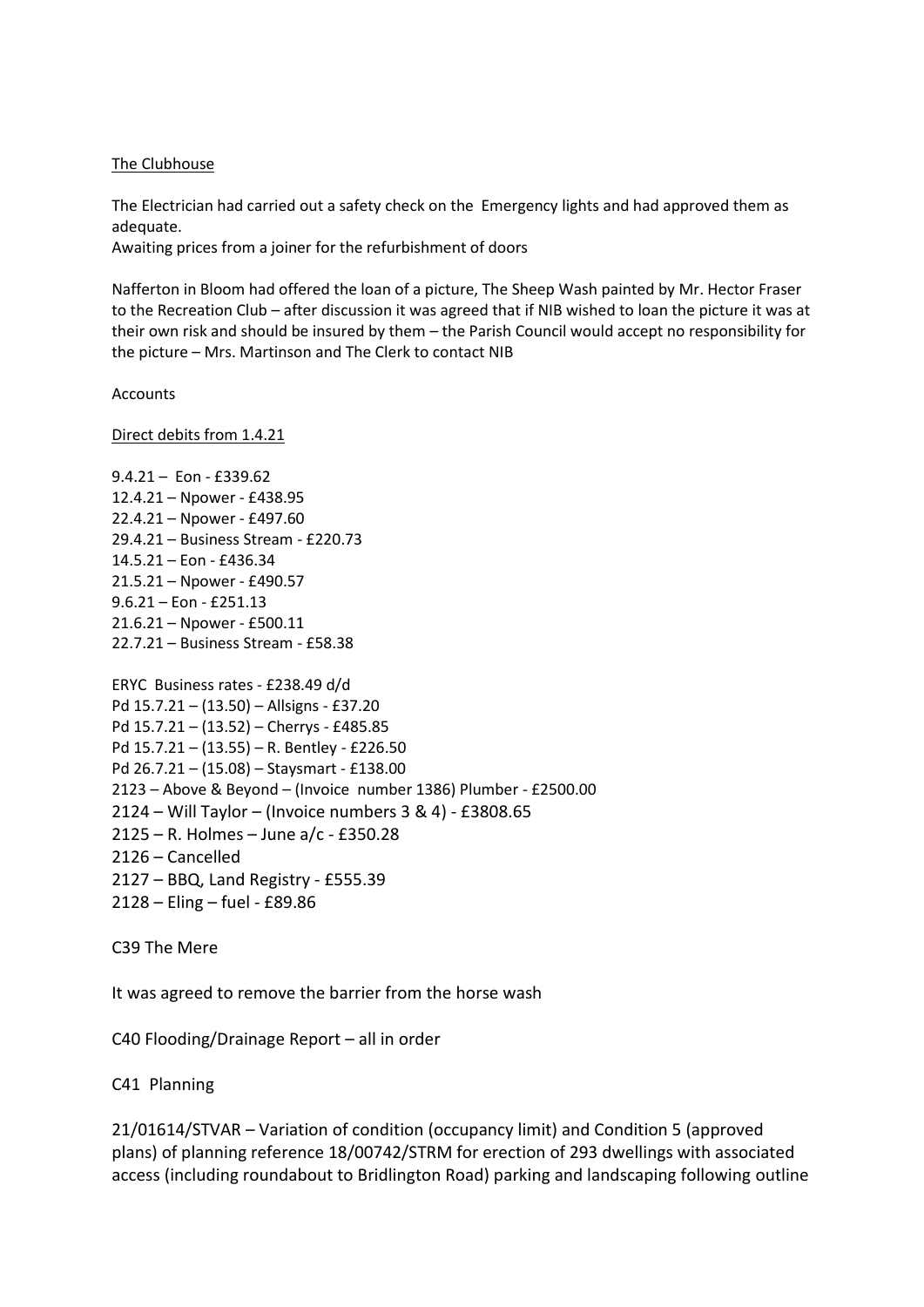approval 12/04436/STOUT (access, appearance, landscaping, layout and scale to be considered) to increase the occupancy limit to 200 dwellings and to amend house type design to plots 91-92, 94-97, 125-126, 151-152,159-161 and 215-230 – land north of Yew Tree House, Bridlington Road, Driffield – neighbouring parish

21/02426/TCA – Nafferton Conservation Area – Crown reduce 1 Holly tree by 3.6 metres and shape to match neighbouring Holly Tree – Beech House, North Street, Nafferton – we have no observations to make on this application.

Planning decisions:

21/01427/PLF – Erection of a replacement dwelling and garage following demolition of existing with associated works (further to planning permission 20/03037/PLF) - granted

20/03511/PLF – Erection of a replacement petrol filling station and a new local convenience store with associated car parking and landscaping following demolition of existing building (revised scheme of 17/02667/PLF) (amened plans) – PMH Services, New Road, Nafferton – granted

20/04337/PAD – Display of 3 internally illuminated fascia signs – PMH Services, New Road, Nafferton - granted

# C42 Correspondence

E Bulletin and Engagement Officer Role – noted/filed The Queen Platinum Jubilee Central Weekend – forward to Councillors Police & Crime Plan consultation – forward to Councillors B. Hawe – overgrown garden 11 Lowthorpe Lane, Nafferton – forward to ERYC housing dept K. Fordon – Village enquiry – Councillor Sheldon responded Mr & Mrs. Marshall – property - 18 Westgate Meadows, Nafferton – Councillor Sharp/Sheldon responded A. Scozzari – Events at the Recreation Club – Mrs. Martinson responded J. Dias – Play area fence etc – forward to Mr. R. Holmes Removal of Hedge – 35 Eastlands – forwarded to ERYC Dr. Wiggleworth – Feoffee – Vacancy for a Parish Council representative at Feoffee – Councillor Buckton proposed Councillor S. Sharp should fill the vacancy – seconded Councillor Sheldon – all in favour

## East Riding of Yorkshire Council

ERYC – East Wolds & Coastal Ward Notice of Vacancy - web site – noticeboards Draft Local Plan Update – Public Consultation Events – noted East Riding Community Grant Scheme – Mrs. Martinson applied